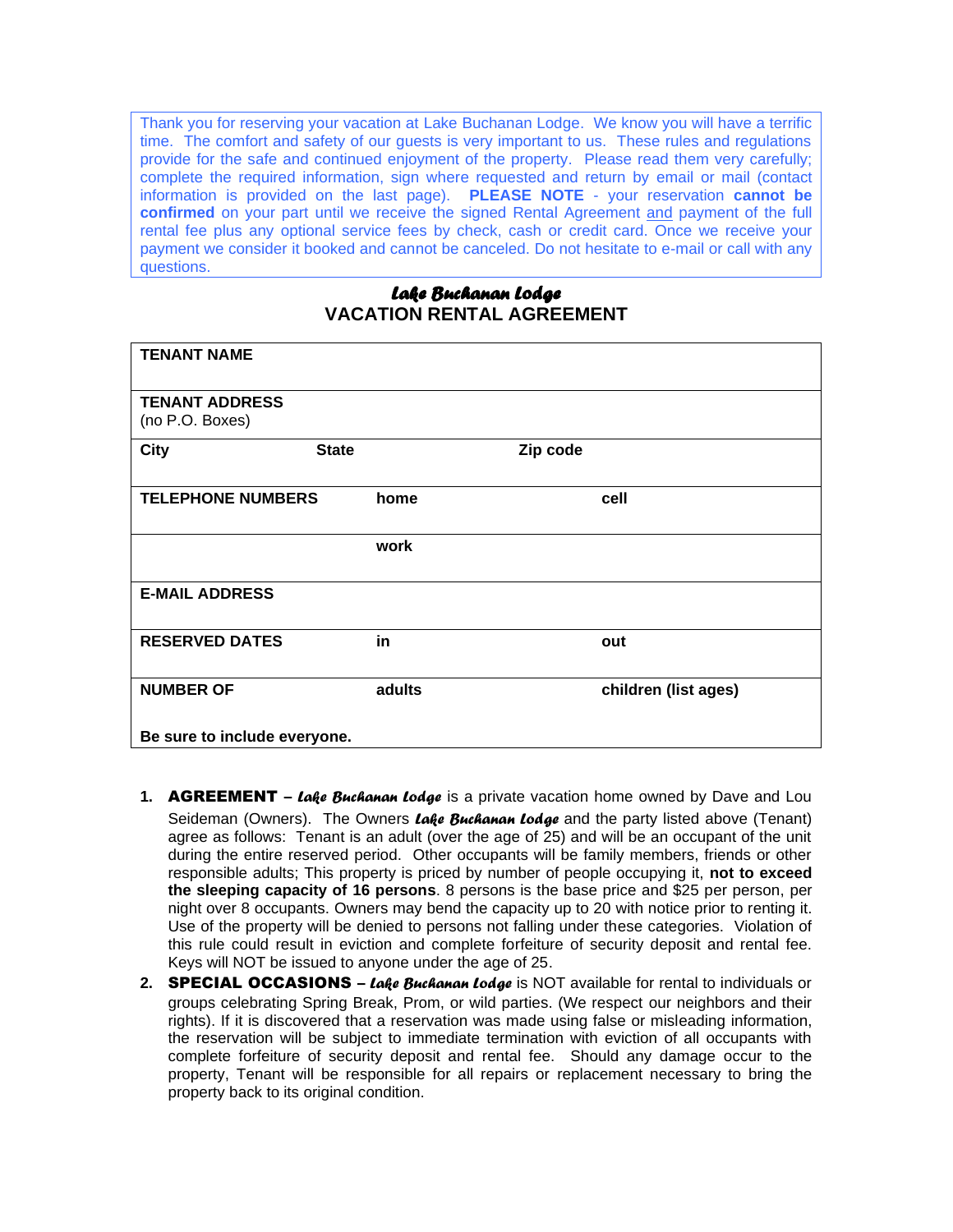**3.** PAYMENT OF RENTAL FEE and/or DEPOSIT – **Rental fee will be taken by credit card, check or cash to reserve** *Lake Buchanan Lodge***. Once the owners have run your card or accepted your check/cash, the house will be reserved for you. No refunds will be given if you decide to cancel your reservations. If damage or theft occurs, your credit card will be run for damages that occurred during your occupancy.** Checks should be made payable to **Seideman Enterprises**.

If you paid through another website like (**Home Away, VRBO or AirBNB)** with a credit card, your credit card information will still be needed for the owner's security. In this case, your card will not be run unless there any damages or extra charges.

**HomeAway, VRBO or AirBNB** customers will be charged a 6 % State Hotel tax and 4% County Tax.

### **4.** AUTHORIZATION FOR PAYMENT BY CREDIT

#### **Signature**

The signature above confirms Tenant's intent to pay Owners the required rental fee, taxes and any damages to property during tenants stay by credit card through Visa / MasterCard credit card.

Please call Dave Seideman 512-940-4750 and give him your credit card info over the phone for security deposit

Tenant fully understands that **failure to initiate credit card payment WITHIN 48 HOURS (two days) of the reservation request will result in cancellation of the reservation.**  Tenant further understands and agrees that the credit card information given to Dave Seideman may be charged for any damages or thefts as described in paragraph 4 of this Agreement.

- **5.** INSPECTION / CLEANING The home will be thoroughly inspected (indoors and outdoors) following each and every rental. Should any damage have occurred during Tenant's stay, the credit card will be charged again for the amount of damages. The owners have the right to criminal prosecution if excessive damages occur. Tenant is expected to leave the property in the same clean condition in which it was found. A \$150 Cleaning Service will be added to your total cost for washing all sheets, towels and cleaning the house when you leave. You will be expected to leave the towels hanging up so they do not mildew and not to leave wet towels on the beds.
- **6.** TENANT'S LIABILITY Tenant agrees to accept liability for all damages caused to the property (other than normal use) by Tenant or Tenant's guests; including, but not limited to, landscaping, misuse of appliances and/or furnished equipment. Tenant agrees to reimburse Owners for all costs incurred to repair or replace the damaged item(s).
- **7.** CANCELLATION / REFUND POLICY No refunds for cancelation. The owners will not refund you for cancellation. We do not operate like a Hotel and do not have replacement renters standing by if you cancel. Sorry for the inconvenience. If you do cancel we can try to rebook *Lake Buchanan Lodge* but can't guaranty that we can rebook. If we do rebook, we will refund all but \$200. We will keep this for rebooking fee.
- **8.** STORMS / ACTS OF GOD Refunds and/or prorations will not be made due to inclement weather of any kind, acts of God, poor fishing or other circumstances beyond Owners' control.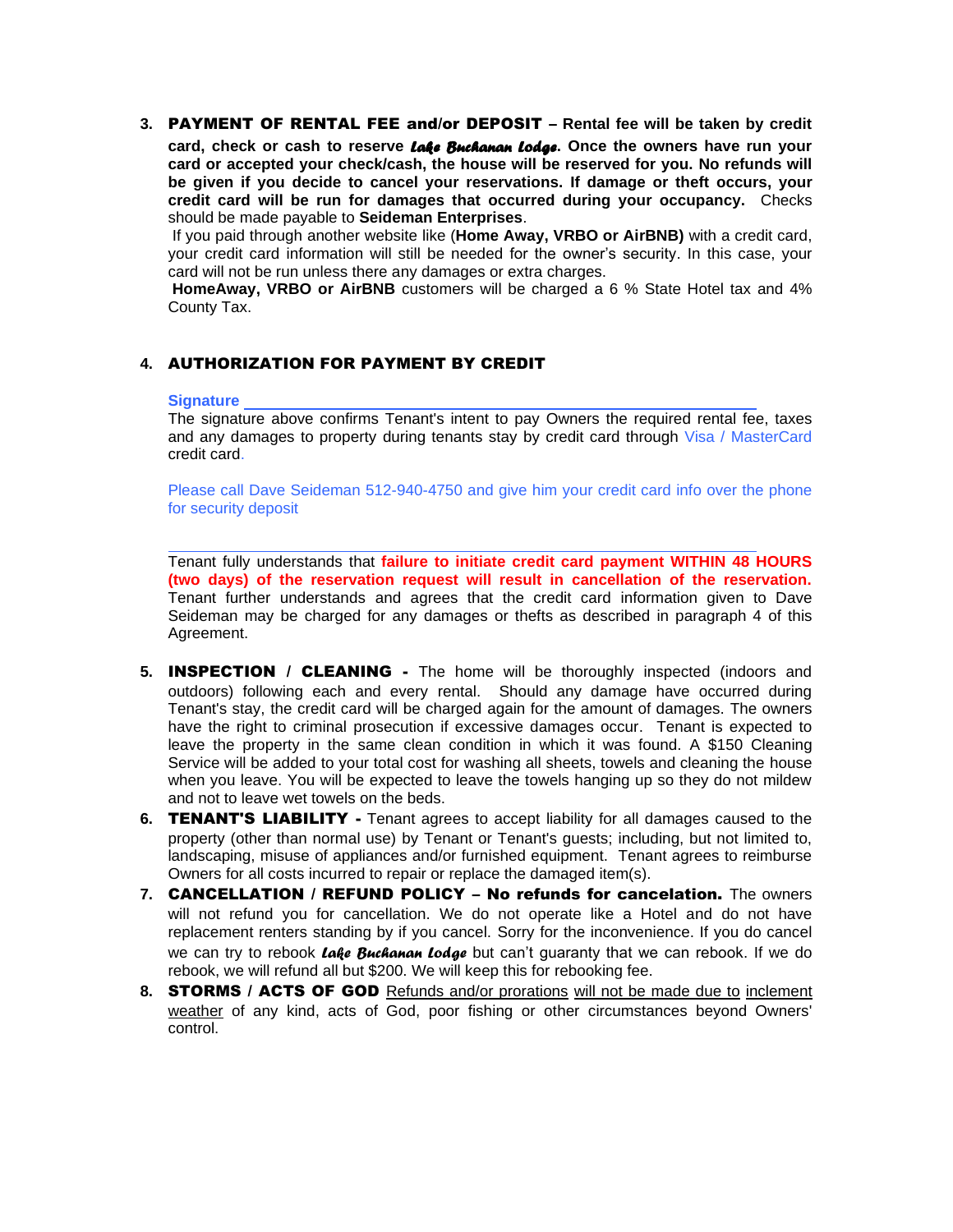- **9.** MAINTENANCE Owners strive to maintain property in optimum working condition, but appliance and mechanical problems can arise. No refunds will be given for short-term appliance or mechanical failures. Should a mechanical malfunction occur during your stay, please notify Owners immediately in order for prompt action to be taken. If propane tank needs replacement on the gas grill, please DO NOT attempt to disengage the tank yourself. Notify Owners immediately… we will dispatch someone to replace the tank for you. *Lake Buchanan Lodge* operates on a septic system. Please do not place anything other than toilet tissue in toilets at any time. Sanitary items of any kind should never be flushed.
- **10.** ARRIVAL, DEPARTURE and KEYS **Check-in time is 4:00 p.m.** Owners are happy to allow early check-ins but late check outs are a problem for us. The maid is scheduled for 11:00am. If you check out late the maid still needs to get paid so you will be charged \$25 for every hour after check out time and prorated dollar amount for every minute after 11am. Please be sure to advise Owners in advance of your intent to arrive early. Early check-in may be allowed if property is vacant on day of arrival and is made ready. The property gate will be open and door will be open the day of arrival. Keys will be located in each room. **Check out time is 11:00 a.m.** Be sure to instruct your guests of check out time.
- **11.** SMOKING– *Lake Buchanan Lodge* is a **non-smoking** home. **Violation of this policy will result in complete forfeiture of security deposit (and rental fee in the case of eviction).**  Smoking guests are welcome to smoke outside in designated areas. (please ensure cigar/cigarette butts are properly extinguished and disposed of in fireproof receptacle - NEVER throw butts/matches in the yard). You will be charged for extra clean up. **Remember this is a wooden building and the wood is 200 years old so it is very flammable. If there is evidence of one of the guests smoking in the building, you will be charged \$200 for a cleaning service to clean up the smoke damage. This includes candles and sage, etc.**
- **12.** Pets We love animals but we have had some problems in the past that made us change our policies. We will allow pets but the owners will need to give advanced notice and the pets owners will pay an additional \$100 per pet per stay. We also reserve the right to limit to 3 pets maximum. This is a pet rental fee. Any additional damages by pets will be additionally charged to your credit card.
- **13.** TELEPHONE *Lake Buchanan Lodge* does not provide telephone service. Please bring a cellular phone with you.
- **14.** VIOLATIONS / DISTURBANCES Tenants and all other occupants will be required to vacate the property immediately, with complete forfeiture of security deposit and rental fee for any of the following violations: (a) Use of property for any illegal activity including, but not limited to, the possession, serving or consumption of alcoholic beverages by or to any person less than 21 years of age; (b) consumption or use of illegal substances; (c) loud music and/or disruptive behavior, (d) causing damage to the property or to any neighboring properties; (e) any other acts which may interfere with neighbors' quiet enjoyment of their property.
- **15.** FIREWORKS AND CAMPFIRES Fireworks may be permitted on the beach only, however not during Llano County burn bans. You must notify owners if you want to use fireworks. Campfires are permitted on our property in fire ring and or BBQ pits but not during burn bans. Please keep fire away from building. It is made totally of wood.
- **16.** RECREATIONAL VEHICLES / BOATS Recreational vehicles (RVs) are allowed on the property. We do not provide dump for the sewer. We will charge an extra fee to hook up to electric plus fee for extra people. You must contact owners prior to your stay to arrange rental agreement. Boats are also allowed on property. Boat launching is permitted from the property if water level is up. We added a concrete boat ramp to the property in 2021 for your use. There is also a free county boat ramp 3 miles from the neighborhood if the lake is extremely low.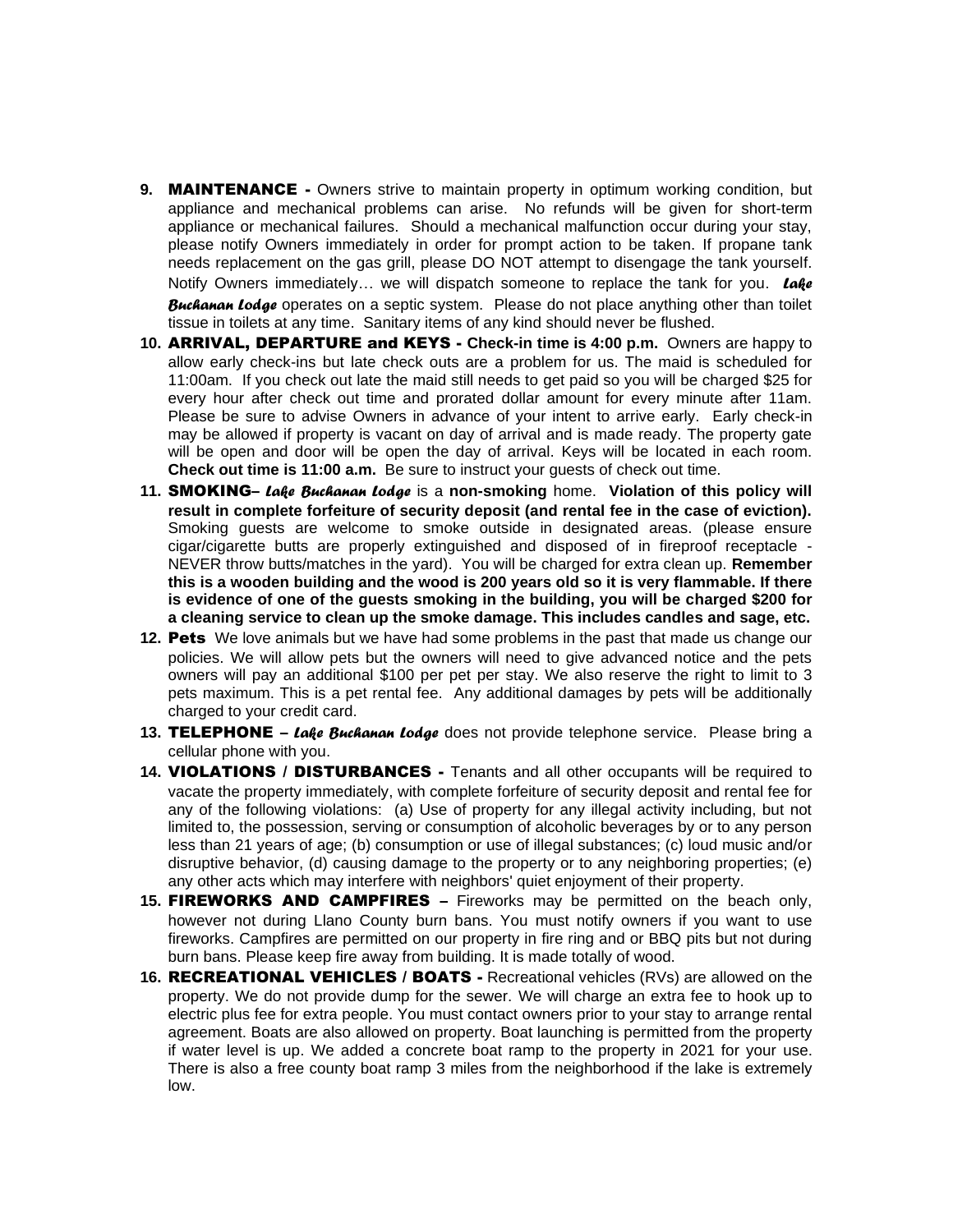- **17.** FISHING The cleaning of fish should be done outside in the provided sink. Scales, heads, fins, etc. should be returned to the water. Do not leave scales in yard or throw waste in trash can. Bloodied or soiled clothes or shoes should be removed before walking in the house.
- **18.** HOLD HARMLESS Owners do not assume any liability for loss, damage or injury to any persons occupying property or to the personal property of such persons. Tenant agrees to use extreme caution when occupying property and ensure appropriate supervision of children of all ages at all times. Children should NEVER be allowed to roam alone without adult supervision. The lake is too close for safety. Owners do not accept liability for any inconvenience arising from temporary defects or stoppage in water supply, gas, electricity or plumbing. Owners do not accept liability for any loss or damage caused by weather conditions, natural disasters, acts of God or other reasons beyond our control.
- **19.** ADDITIONAL TERMS AND CONDITIONS The undersigned, for himself/herself, his/her heirs, assignors, executors and administrators, fully releases and discharges Owners from any and all claims, demands and causes of action by reason of injury or whatever nature which has or have occurred, or may occur to the undersigned, or any of his/her guests as a result of, or in connection with the occupancy of the property. Tenant agrees to hold Owners free and harmless of any claim or suit arising there from. In any action concerning the rights, duties or liabilities of the parties to this agreement, their principals, agents, successors or assignees the prevailing party shall be entitled to recover reasonable attorneys fees and costs.
- **20. WHAT TO BRING** -. You should bring food and drinks, beach towels, toiletries, aluminum foil, Ziploc bags, condiments, sunscreen, first aid, DVDs, folding chairs and umbrellas for the beach, and insect repellent
- **21.** WHAT IS PROVIDED *Lake Buchanan Lodge* is a fully furnished home with a fully equipped kitchen, television with DVD satellite connection, gas grill, smoker, picnic table. We also supply clean sheets, pillow cases, bath towels, washcloths, toilet tissue, soap, shampoo, trash bags, paper towels, dishwashing soap. Bring your own beach towels, ours are for bath only.
- **22.** CLEANING SERVICES Owners will provide clean sheets, pillowcases, blankets, bath towels and washcloths. Guests should bring their own beach towels. The Cleaning Service includes standard dusting, vacuuming, mopping, cleaning mirrors, and cleaning and disinfecting bathrooms and kitchen following your departure. Tenant is required to clean any dirty dishes prior to checkout and ensure no wet towels or washcloths have been tossed onto beds or floor areas. Please hang them on provided hooks in bathrooms. \$150 cleaning fee is a onetime charge per stay. Any additional cleaning other than cleaning listed will be billed to your credit card. This includes cigarette butts that we have to pick up outside, spilled drinks inside, excessive cleaning of stove or oven, spots on furniture or bedding, etc.
- 23. **ADDRESSES / CONTACT INFORMATION -** A signed copy of this Agreement must be returned to Owners email or mail. Rental fee must also be received to confirm Tenant's reservation. Your security deposit is your credit card info that you provided us in section #4. Your card will be billed for any extras..

Owners of *Lake Buchanan Lodge* Dave and Lou Seideman 3402 Ferguson Ln. Austin, Texas 78754

> **TELEPHONE NUMBERS** Dave's cell 512-940-4750 Email dseideman@gmail.com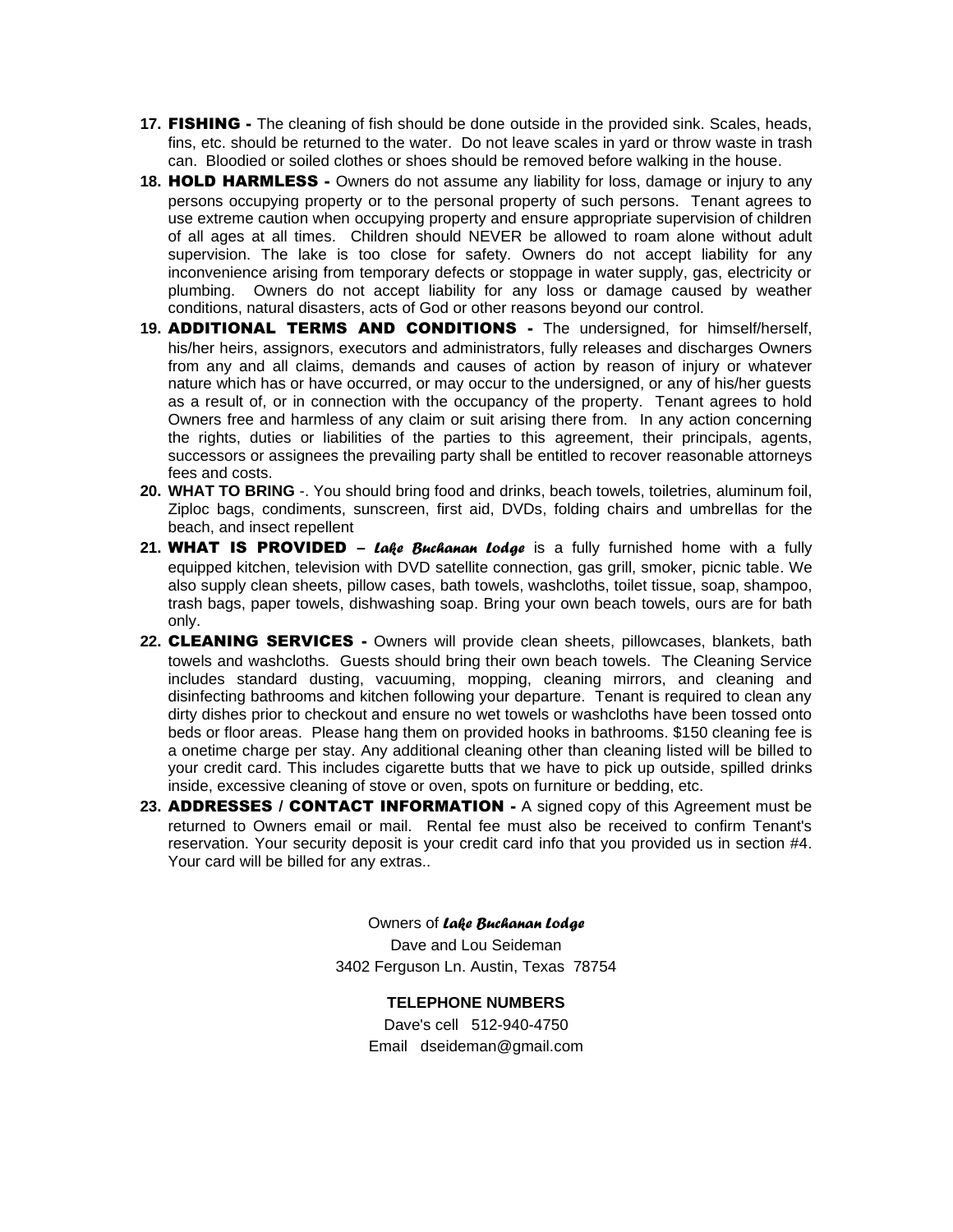## *Lake Buchanan Lodge 7694 Ranch Rd. 261 Buchanan Dam, TX 78609 e-mail -* dseideman@gmail.com

I / WE, the undersigned party to this Rental Agreement, acknowledge that this rental is not a celebratory rental (Spring Break, Prom, large Family Reunion, Beach Party Weekend, Graduation, etc.) as outlined in paragraph 2 above; and HAVE READ, FULLY UNDERSTAND AND ACCEPT ALL TERMS AND CONDITIONS AS OUTLINED IN THIS AGREEMENT. **PLEASE SEND SIGNED AGREEMENT TO [dseideman@gmail.com](mailto:dseideman@gmail.com)**

#### **TENANT SIGNATURE\_\_\_\_\_\_\_\_\_\_\_\_\_\_\_\_\_\_\_\_\_\_\_\_\_\_\_\_\_\_\_\_\_\_\_\_\_\_\_\_\_\_\_DATE\_\_\_\_\_\_\_\_\_**

#### **Please mark the appropriate boxes for OPTIONAL SERVICES and add fee(s) to your rental fee payment:**

|                              | Fee       | <b>Elected</b> | <b>Number</b><br>of Guests | <b>Declined</b> |
|------------------------------|-----------|----------------|----------------------------|-----------------|
| 25' Pontoon                  |           |                | 14 max                     |                 |
| <b>Boat Charter</b>          | \$500 day |                |                            |                 |
| With Captain                 |           |                |                            |                 |
|                              |           |                | 5 canoes                   |                 |
| Canoe, Kayak and paddle boat | \$25 day  |                | 3 Kayaks                   |                 |
| Rental                       | each      |                | paddle boat                |                 |

These options can be added at a later date.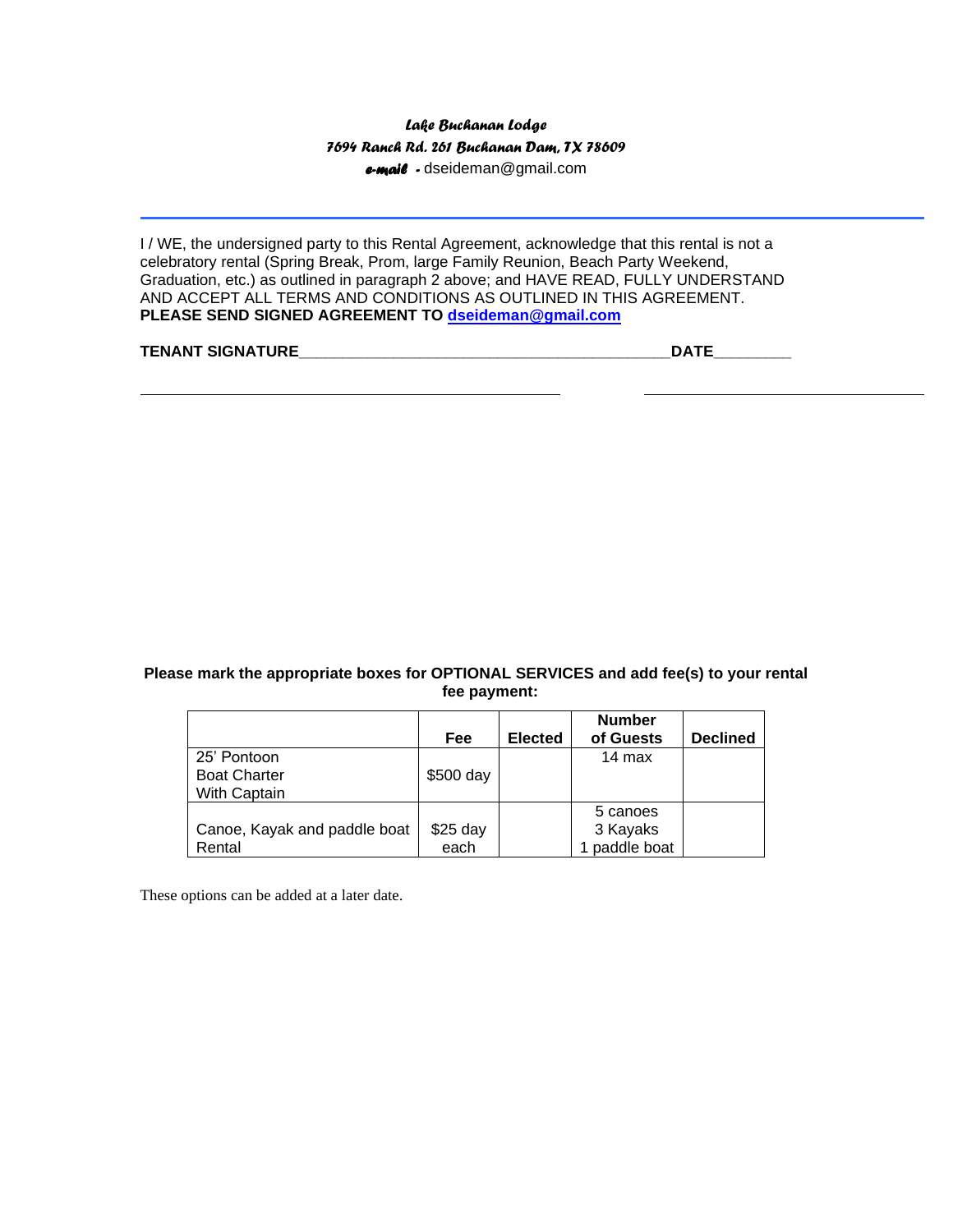# **Release of Liability for Lake Buchanan Lodge**

In consideration of the rental of the above described home the undersigned hereby releases fully and discharges *Lake Buchanan Lodge*, Its owners, agents and employees from any and all liability resulting from any personal injury to myself or damage to my property which is caused in any way be the negligent acts or failures to act of Lake Buchanan Lodge or of its owners, agents, or employees in the rental of *Lake Buchanan Lodge*.

I accept for myself full responsibility for any and all injuries or damages of any kind which may result from the use of the home and it is my intention to HOLD HARMLESS *Lake Buchanan Lodge* dba Seideman Enterprises., its owners, David & Louise Seideman agents, and employees for any injury sustained by me or anyone in my group while using the above described home, appliances and facilities. It is up to me to notify my guests that I hold all responsibilities in this matter.

I, the undersigned, acknowledge that I have carefully read this release of liability and understand its contents. I am aware that by signing this release, I am waiving certain legal rights, including the right to sue David or Louise Seideman, *Lake Buchanan Lodge* or Seideman Enterprises.

CAUTION: READ BEFORE SIGNING! This document affects your legal rights and will bar your right to sue!

Renter's Printed Name\*

| --- |
|-----|
|     |

\_\_\_\_\_\_\_\_\_\_\_\_\_\_\_\_\_\_\_\_\_\_\_\_\_\_\_\_\_\_\_\_\_\_\_\_\_\_\_\_\_\_\_\_\_\_\_\_\_\_\_\_\_\_\_

Renter's Signature\*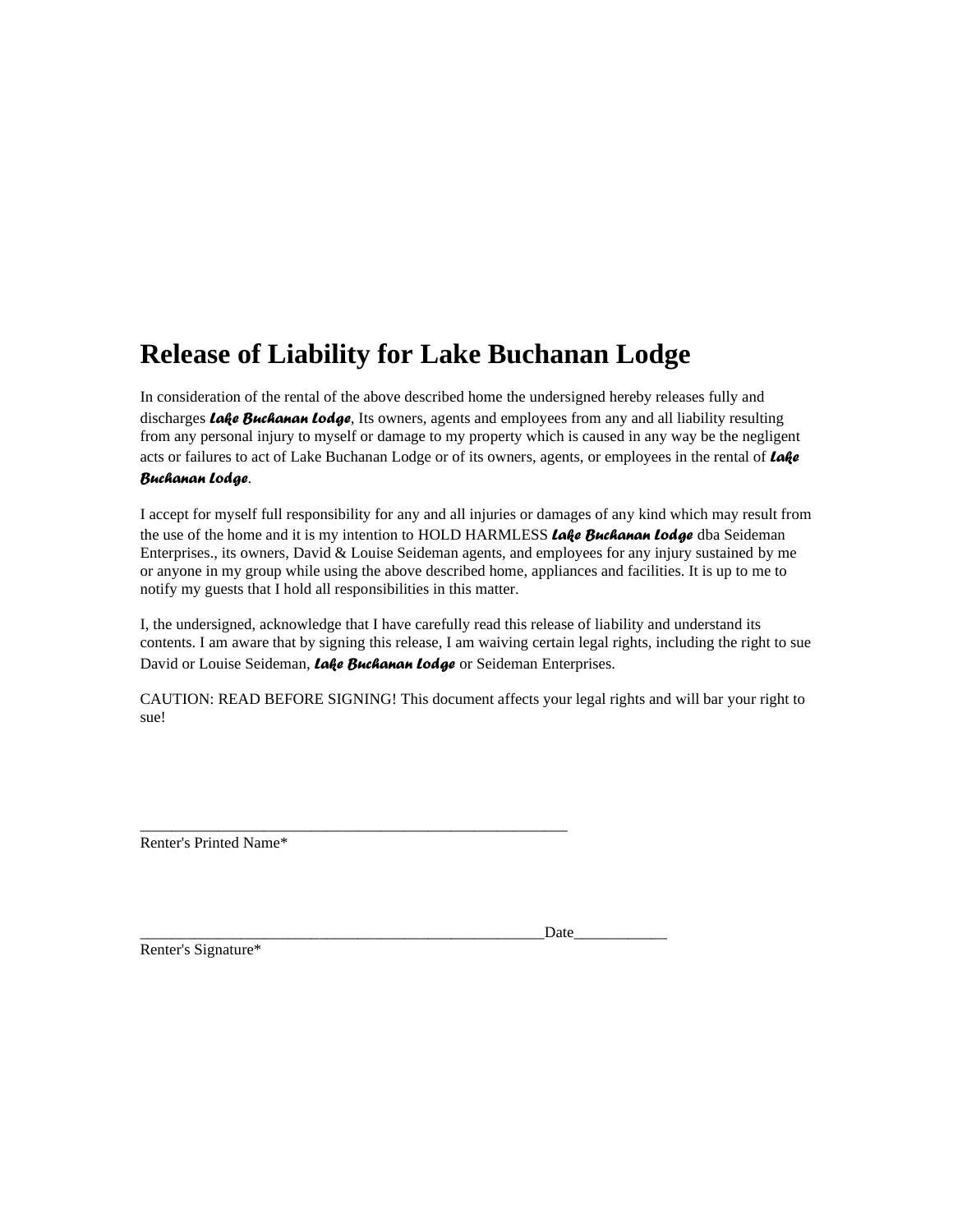## **Lake Buchanan Lodge Rules**

These rules are meant to protect you and our home, please make all guests aware of them including your children.

**Damages will be billed to your credit card.**

**Respect our neighbors** No loud or late parties, please be courteous to our neighbors. Have fun but use good judgment.

**Gas Grill** Please do not attempt to remove the LP gas bottle from the grill. If empty, we will refill it for you.

**BBQ PIT** There is a BBQ pit supplied for you behind the Lodge. We occasionally have firewood for your use but not all the time. Call ahead to ask us.

**Fire Pit** You can use fire pit as long as Llano County burn ban is not in effect. The fire pit is located down by waters edge. There is a stack of firewood near this pit and you are welcome to use this wood for campfire. The wood might not be good for BBQ. It's probably a mix of tree trimmings around the property.

**Smokers** Please do not throw cigarette butts in the yard. If the maids have to pick up butts in the yard you will be charged an extra clean up fee. Butt cans are provided around the property. If there is evidence of smoking in the Lodge, you will be charged \$200 for a cleaning service to remove the smoke damage. This includes anything that smokes including pot, sage, candles and tobacco products.

**Towels & Blankets** Please don't use towels for cleaning rags. There are rags in the bottom drawer in bathrooms for dirty work like polishing shoes and etc. Please don't use bed blankets for the beach.

**Please leave wet towels on towel hooks in bathroom,** not on the floor or on beds. **Please DO NOT** strip the beds or don't make the beds that you have slept in. This will let us know which beds were used. We will have the maids strip and put clean sheets on the beds.

**Check out** Check out time is 11:00 am. Please leave keys in the bedrooms when you leave.

Please turn off all bedroom and main room air conditioners in the summer and set main room heater to 50 in winter. Also turn off all lights when you check out. Please help us save electricity.

Please lock the front & back doors when you leave. Bottom Lock is fine.

**Refrigerator** Please do not adjust the refrigerator settings. This will freeze the ice maker water line and it will no longer make ice. It will also cause the line to break and flood the house and you will be charged for any damage. Also clean out all food from refrigerator & freezer

**Dishwasher** Please put your dirty dishes in the dishwasher when you leave, and turn it on. Dishwashing soap bricks are located under the sink.